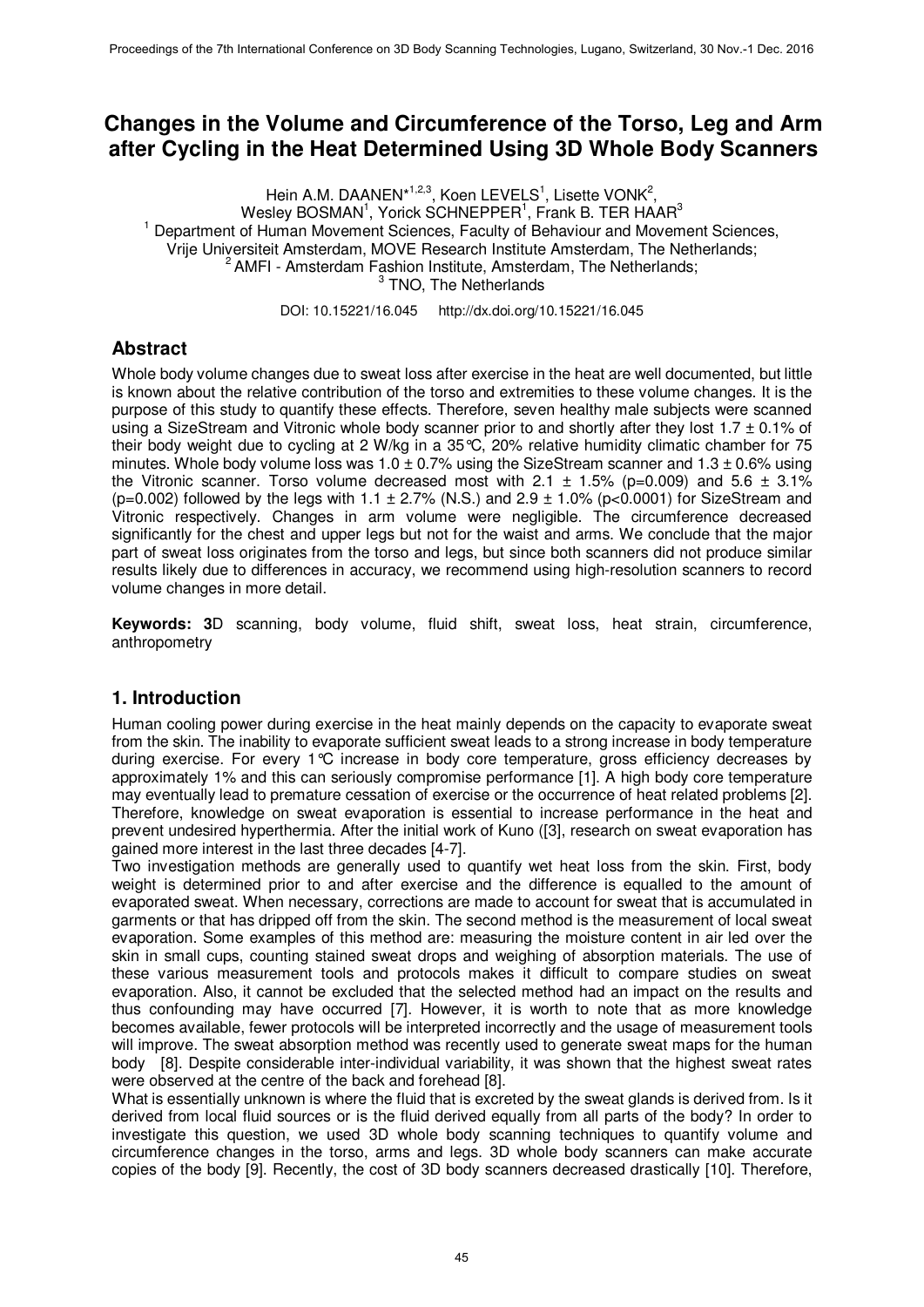they can be added with low cost to the inventory of a thermal lab. However, a lower price may come with the expense of resolution and accuracy. Therefore, we investigated an inexpensive (SizeStream) and a state-of-the-art whole body scanner (Vitronic) and compared the results.

The human body can be compartmentalized in arms, legs and torso/head. The volume change of each compartment depends on the inflow (arterial flow), outflow (venous and lymphatic) and fluid loss through the skin or lungs. We hypothesized that the relative volume of the torso would decrease more than that of the arms and legs after exercise since the highest sweat rates are observed in the torso region [8]. Also, we hypothesized that the volume of the legs would decrease more than that of the arms since venous and lymphatic flow back to the body is enhanced by the muscle pump [11, 12]. Moreover, Ayling found no evidence of increased evaporation in the leg while cycling even though the skin temperature of the legs is higher and the airflow around the skin of the legs in increased due to the cycling movement [13]. Also, we hypothesized that the Vitronic 3D body scanner would provide a more accurate estimation of body volume loss than the SizeStream 3D body scanner.

## **2. Methods**

## **2.1. Participants**

Seven male volunteers who exercised regularly (3-5 times per week) and with no overweight (BMI 20-25) participated in this study, approved by the Ethics Committee of the Department of Human Movement Sciences (VU University Amsterdam). Their physical characteristics were: body weight 78  $\pm$ 7 (standard deviation) (range 68 - 88) kg, stature 188  $\pm$  6 (range 181 - 200) cm, age 23  $\pm$  4 (range 20 -29) years. After receiving detailed information about the study, a written informed consent form was obtained andthe subjects were screened for known contraindications to exercise in the heat.

## **2.2. Protocol**

The subjects were asked to take two large glasses (> 470 ml total) of water the night before the experiment and two large glasses (> 470 ml total) prior to the experiment in excess of their normal dietary fluid intake [14]. This was to make sure the subjects were euhydrated when they started the experiment. The subjects were not allowed to drink or to use the toilet from the moment the pre-test measurements started until the the end of the experiment.

Four subjects participated in the morning session and three in the afternoon session. First, their body weight, stature, circumferences of upper-arms left and right, chest, waist and mid-thighs left and right) were measured according to ISO8559 [15] at TNO premises. The subjects were then scanned in the Vitronic 3D body scanner at Dutch Defence premises. The time between the measurements at TNO and the Vitronic 3D scan was approximately fifteen minutes. During scanning the subjects were dressed in tight pants and they wore a cap to cover the hair. When the scan was made,the subjects were standing relaxed in mid-inspiration with feet slightly apart and arms slightly abducted. The protocol was repeated in the Sizestream scanner at TNO premises. The time elapsed between the scan in the Vitronic 3D body scanner and the scan in the Sizestream 3D body scanner was approximately 20 minutes. The SizeStream 3D scanner made three consecutive scans, and the calculated average values were further processed.

After scanning, the subjects entered the climatic chamber - set at  $35^{\circ}$ C and  $20\%$  relative humidity where they had to cycle for 75 minutes at 2 W/kg dressed in shorts, shoes and socks. During the experiment their body weight, heart rate and skin temperature were measured every 15 minutes and they were asked for their Rating of Perceived Exertion (RPE) and thermal sensation (TS). After they left the climatic chamber, the pre-test measurements were repeated.

## **2.3. Materials**

The subjects performed the cycle-ergometer test on one of the four available cycle-ergometers (2 Lode Excalibur, 1 Jaeger ER900, 1 Ergoline ergoselect 200P). Subjects were scanned in two different 3D body scanners (Sizestream 3D body scanner and Vitronic 3D scanner type Smart) before and after the climatic chamber sessions. One of the four measurement stands of the Vitronic scanner was dysfunctional and therefore the missing data was filled using local curvature ([16]. The body weight of the subjects was measured using a weight scale (Sartorius F300S, Göttingen, Germany) with an accuracy of 0.001 kg, the heart rate using a Polar heart rate monitor (Polar Electro, Finland) around the torso, skin temperature using 4 thermistors (Yellow Springs Type 400) which were attached with tape to the skin (neck, right scapula, right shin, left hand, according to ISO9886[17]). Rating of Perceived Exertion was assessed using the RPE scale [18], and thermal sensation using a 7-point scale from 'cold' to 'hot' [19]. Body circumferences were determined with a regular measuring tape.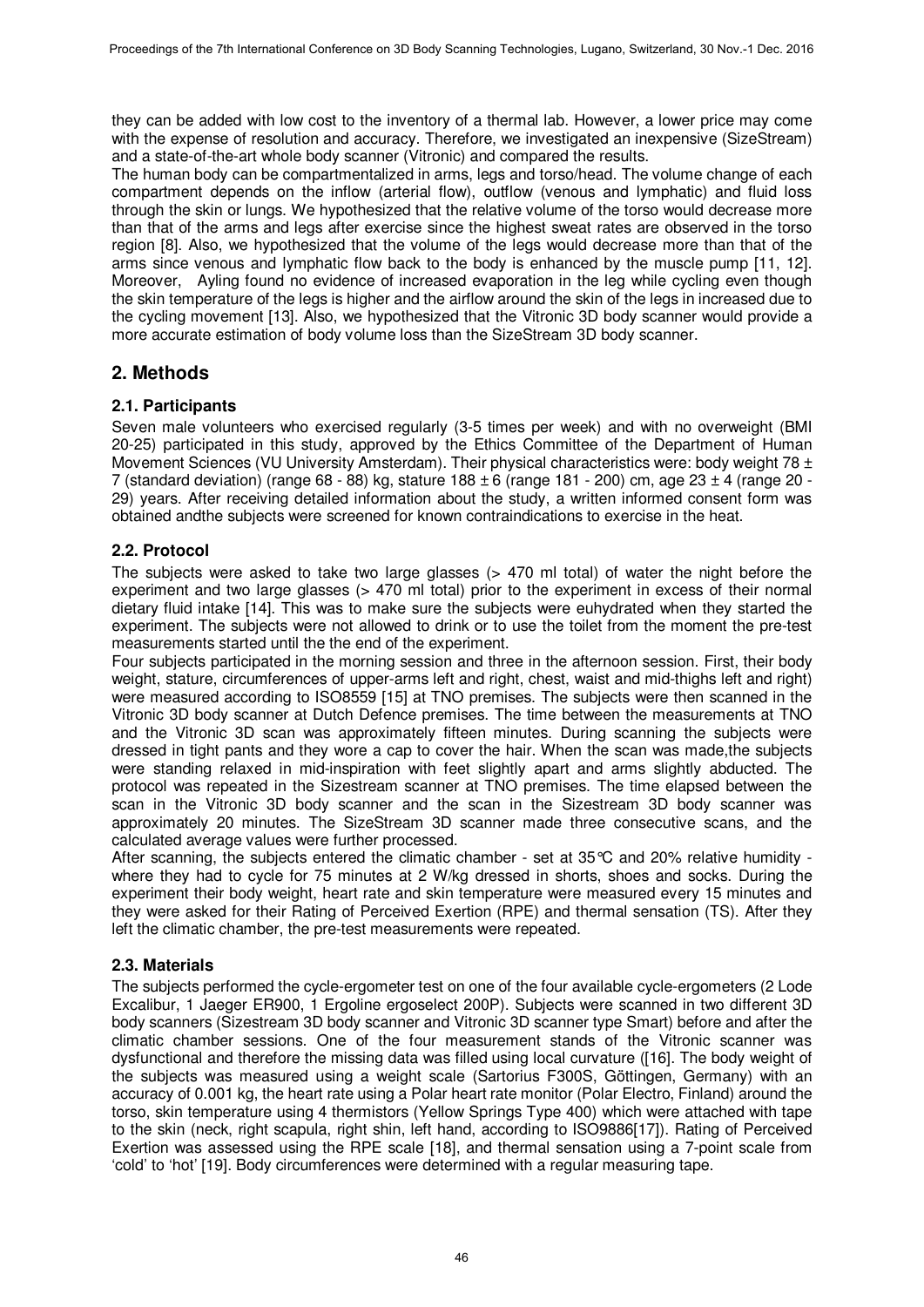#### **2.4. Data processing and statistics**

Volumes and circumferences of the left and right arm and left arm and leg were averaged for arm and leg. For the Vitronic scanner, circumferences of the upper leg, upper arm, waist and chest were calculated using Integrate [20]. A horizontal slice of 43, 25, 20 and 20 mm was taken for the analysis for the arm, leg, chest and waist respectively. The slices were selected at the belly of the biceps brachii and hamstrings, at the level of the chest nipples and belly button respectively. The volumes of the different body parts of all participants, scanned in the Vitronic 3D body scanner, were measured using Meshlab (http://meshlab.sourceforge.net/). For every body part the same cut-off points were used to make sure that the segments were identical for each scan. Fig. 1 shows example 3D scans.



*Fig. 1 Images from 3D scans of a selected subject. Left: unprocessed Vitronic scan; Mid: processed Vitronic scan; Right: SizeStream scan.* 

The volumes and circumferences of participants' different body parts, scanned in the Sizestream 3D body scanner, were calculated by the standard processing software supplied with the SizeStream scanner.

Differences between the pre- and post-test circumferences and volumes of the different body parts were calculated by subtracting the pretest value from the posttest value and evaluated using Statistica 12. A Paired Samples T-Test was used to see if these differences were significantly different from zero. The relationship between changes in circumferences and volume between both 3D body scanners was established with linear regression analysis and the Pearson product-moment correlation coefficient. Results were considered significant at  $P<0.05$ . Values are reported as mean  $\pm$  SD.

## **3. Results**

## **3.1. Exercise in the heat**

During exercise in the heat, mean skin temperature stabilized at about 33.7°C within 15 minutes. Mean heart rate stabilized at 160 bpm after 45 minutes of exercise. RPE and TS showed a continuous increase (Fig. 2). Weight loss was 0.26 kg for each 15 minute measurement interval in the first hour and slightly higher in the last period (Fig. 3). On average, the subjects lost 1.35  $\pm$  0.16 kg due to the cycling in the heat, similar to body weight loss of  $1.73 \pm 0.13$ %.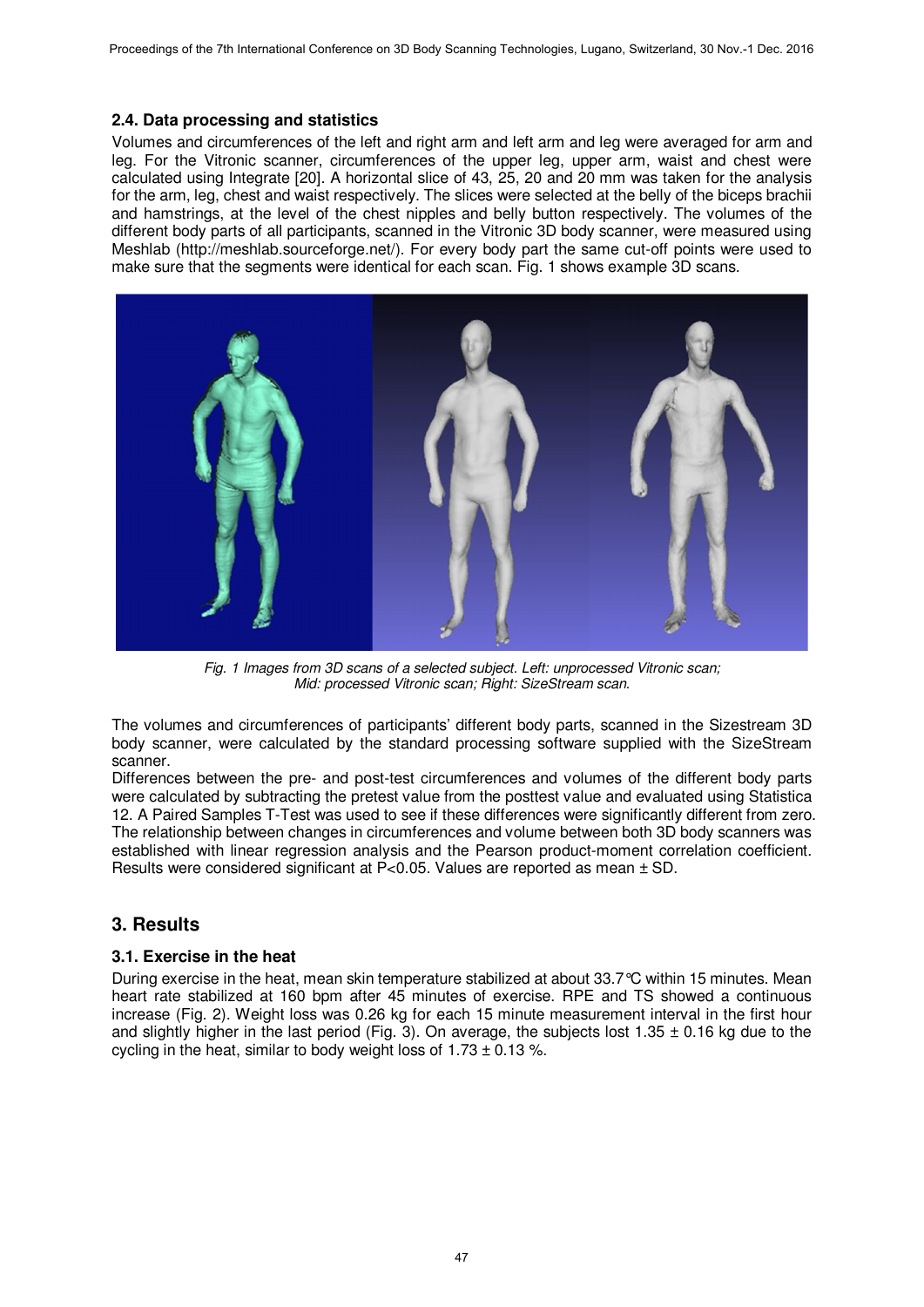

*Fig 2. Thermal Sensation (TS) and Rating of perceived exertion (RPE) during the 75 minute exercise period averaged over 7 subjects with vertical bars indicating standard error.* 



*Fig 3. Body weight loss (kg) over the preceding 15 minutes during the 75 minute exercise period averaged over 7 subjects with vertical bars indicating standard error*.

#### **3.2 Volume changes**

.

The volume changes of the whole body and arms, legs and torso are shown in Table 1. The whole body volume is generally overestimated in whole body scanning as compared to traditional methods like under water weighing [21] and this is also the case in this study. The SizeStream 3D body scanner estimated the body volume 2.8% higher than the Vitronic. The specific weight of the body (body mass divided by body volume) averaged 0.98 kg/L for the Vitronic and did not change due to cycling in the heat. For the SizeStream, the specific weight increased from 0.952 to 0.962 kg/L (t=3.6, P=0.01).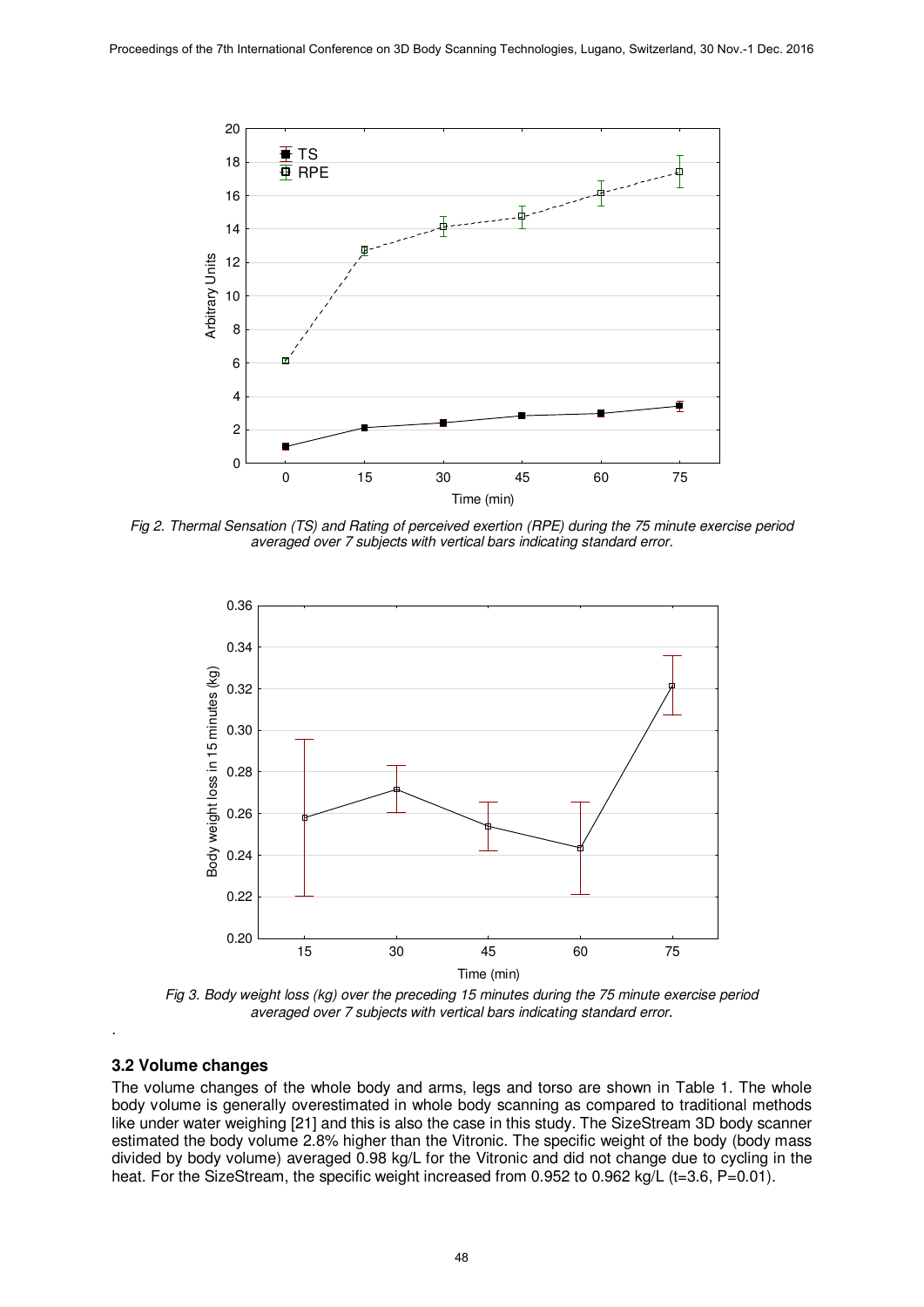|                                                       | Vitronic<br><b>Pre</b> | Vitronic<br>Post | Vitronic<br>difference (%) | <b>SizeStream</b><br>Pre | <b>SizeStream</b><br><b>Post</b> | SizeStream<br>difference (%) |
|-------------------------------------------------------|------------------------|------------------|----------------------------|--------------------------|----------------------------------|------------------------------|
| Whole body                                            | $79.6 \pm 7.3$         | $78.6 \pm 7.5$   | $1.3 \pm 0.6^*$            | $81.8 \pm 7.0$           | $ 81.0 \pm 6.9$                  | $1.0 \pm 0.7$ *              |
| Body without $71.7 \pm 7.1$<br>legs, arms<br>and head |                        | $70.5 \pm 7.0$   | $1.8 \pm 0.4*$             | $72.6 \pm 6.7$           | $71.7 \pm 6.8$                   | $1.2 \pm 0.7^*$              |
| Torso                                                 | $10.0 \pm 0.7$         | $9.5 \pm 0.8$    | $15.6 \pm 3.1^*$           | $50.1 \pm 3.5$           | $ 49.1 \pm 3.8 $                 | $12.1 \pm 1.5^*$             |
| Arms                                                  |                        |                  |                            | $5.0 \pm 0.8$            | $5.0 \pm 0.8$                    | $0.4 \pm 4.3$                |
| Legs                                                  | $5.0 \pm 0.7$          | $4.8 \pm 0.7$    | $2.9 \pm 1.0^*$            | $10.9 \pm 1.0$           | $10.8 \pm 1.1$                   | $1.1 \pm 2.7$                |

*Table 1. Volume changes (dm<sup>3</sup> ) of the whole body, body without head, feet and hands, torso, arms and legs measured by the Vitronic and SizeStream scanner averaged over 7 subjects with standard deviation. The difference is the percent change from the pretest to the posttest.* 

\*significantly different (P<0.01).

The torso 'slice' of the Vitronic 3D body scanner shrunk by more than 5% due to sweat loss; the entire torso volume assessed by the SizeStream 3D body scanner also dropped significantly (Table 1). Arm volume assessed by the SizeStream 3D body scanner did not change. Upper leg volume dropped significantly for the Vitronic scanner; leg volume assessed by the SizeStream did not change. The volume of the arms in Vitronic could not be determined due to occlusion effects (some skin segments were not reachable by the laser or invisible for the cameras), but circumference could be determined and is shown in the next section. For the Vitronic only the upper leg was measured, the SizeStream returned volume of the entire leg.

#### **3.3. Circumference changes**

The circumferences of the body parts are shown in Fig. 4 for manual measurements and prior to and after the cycling experiment for the Vitronic and SizeStream 3D body scanner.



*Fig. 4 Circumferences of the chest, waist, upper arm and upper leg measured manually and derived from the SizeStream scan and Vitronic scan prior to and after cycling in the heat. \* = significantly different.*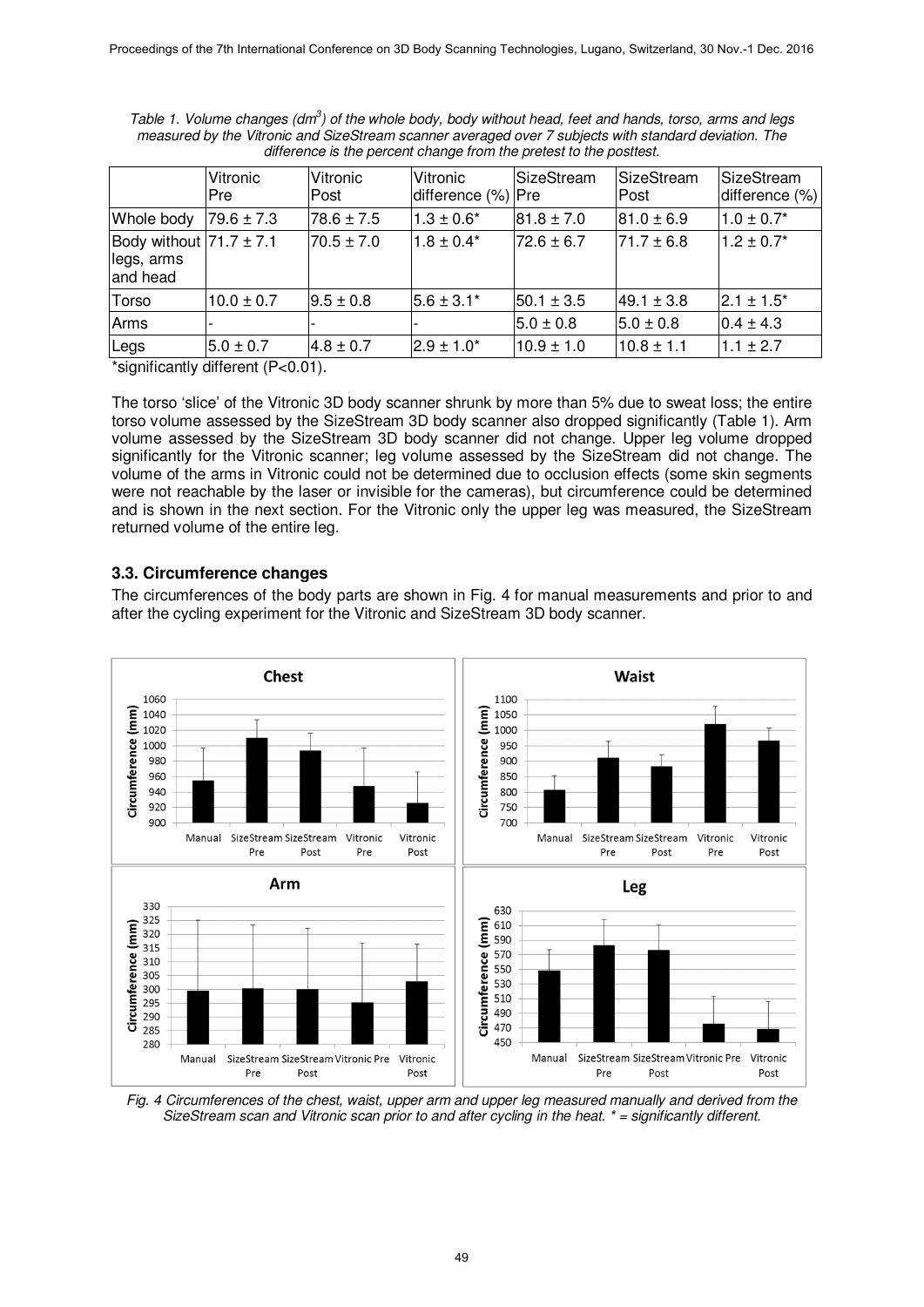The cycling in the heat did not influence the circumference of the arms. The average drop in circumference of the waist was 3% for the SizeStream and 5% for the Vitronic, but this was not significant likely due to the large interindividual variation. The circumference of the chest dropped significantly by about 2% for the Vitronic ( $t=3.99$ ,  $P=0.007$ ) and SizeStream ( $t=3.34$ ,  $P=0.016$ ) (Fig. 4). Circumference of the legs dropped significantly by about 1.3% for the Vitronic (t=3.67,  $P=0.010$ ) and SizeStream (t=3.07, P=0.022).

#### **3.4. 3D body scanner comparison**

The volume change of the whole body determined by the Vitronic and the SizeStream 3D body scanner is shown in Fig. 5. No significant correlation was found between the two measurements. (r=-0.1, N.S.). Similarly, no significant relationship existed between the circumference differences and other volume differences between the Vitronic and SizeStream on an individual level.



*Fig. 5 Relationship between whole body volume change determined by the Vitronic scanner (horizontal axis) and SizeStream scanner (vertical axis).* 

## **3. Discussion**

This study aimed to provide insight into the anatomic origin of fluid lost through evaporation of sweat. The volume of the torso decreased considerably more (5.6 and 2.1% for the Vitronic 3D body scanner and the SizeStream 3D body scanner, respectively) than that of the whole body (1.3 and 1.0% respectively). Therefore, a larger than average amount of fluid loss comes from the torso. This is even more so since the torso has a relatively low surface to volume ratio compared to other body parts. The investigated part of the torso was smaller for the Vitronic 3D body scanner (a slice around the nipples) than for the SizeStream 3D body scanner,of which the standard software produced entire torso volume only. The relatively high fluid loss from the torso is in line with the observations from Smith [8]. This implies that the fluid lost by sweating is coming from local sources. For instance, no changes were observed in the volume of the arms or the circumference of the upper arms. These locations are known to produce less sweat (Smith and Havenith 2011), in particular when the relatively large surface area is taken into account. The legs did decrease in circumference and volume (Vitronic 3D body scanner only). The legs produced the power for the cycling exercise and it is not unlikely that the volume of the muscle tissue was affected by the cycling exercise due to increased blood supply to the exercising muscles. However, no evidence for this phenomenon could be found in the literature.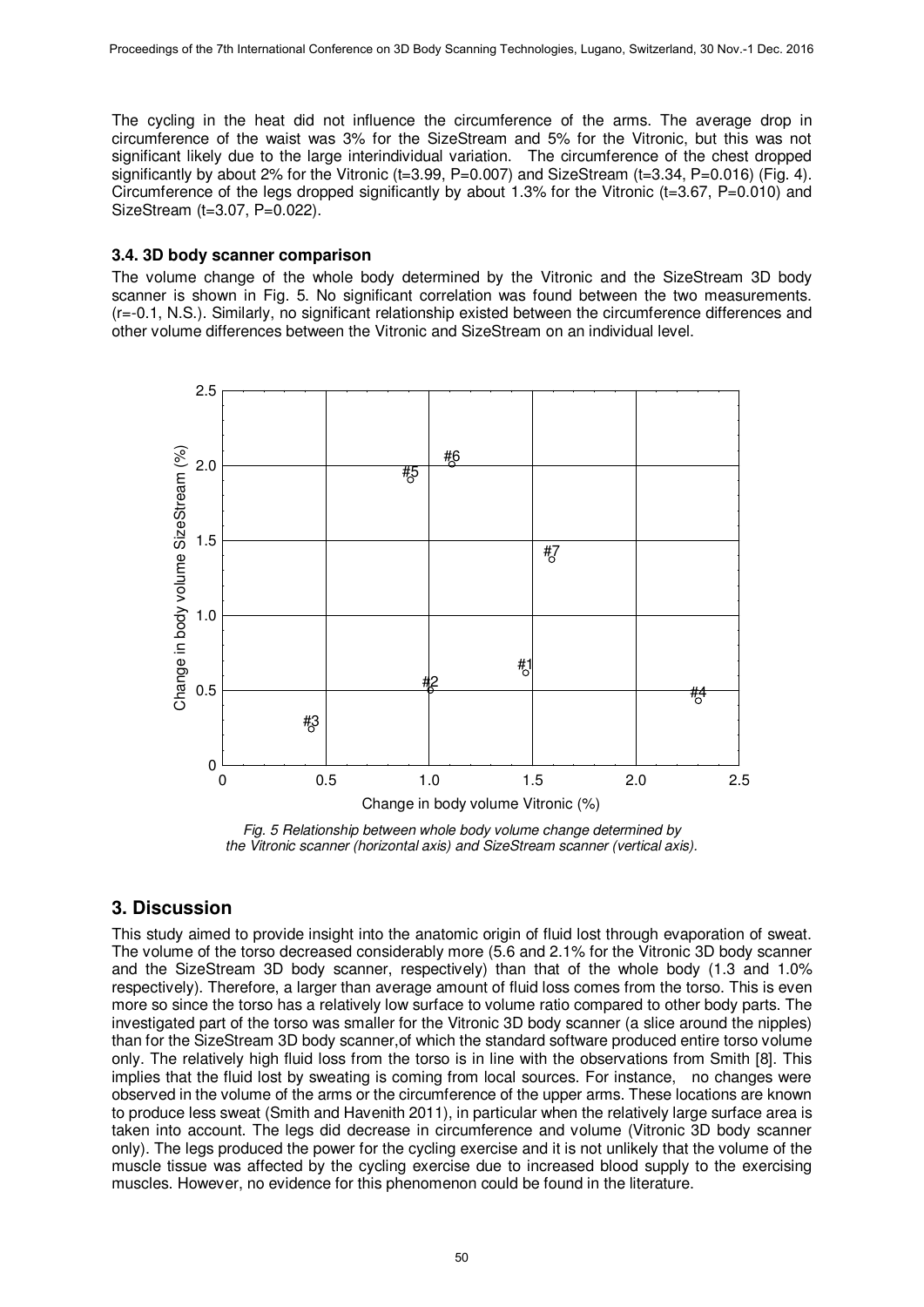The observed rate of fluid loss in our experiment of about 1.7% of body mass in 75 minutes is in line with earlier studies [22]. It is claimed that after heat acclimation, the sweat rate in both arms and legs increases more than in other parts of the body [23-25]. As our experiment took place in early spring, it is unlikely that the subjects were heat acclimated.

Ayling [13] concluded that the legs produce considerable amounts of metabolic heat during cycling. Therefore, according to Ayling, the skin temperature of the upper leg will increase during cycling enabling easier evaporation of sweat from the skin. In our study, upper leg temperature was not measured, but the temperature of the shin did not increase after 15 minutes of exercise and mean skin temperature was stable as well. We do agree with Ayling that the increased air flow along the legs during exercise can possibly stimulate the evaporation of sweat in the legs. In comparison to the active legs, the arms were not active during the cycle ergometer test, thus the relatively passive arms were not stimulated to enhance the evaporation of sweat. Also, the venous return is stimulated by the muscle pump, and is therefore lower in the arm during cycling. This may explain why a decrease in volume and circumference in the legs was observed and not in the arms.

The results of Smith & Havenith [8] and their sweating maps show a lot of similarities with our results and our own body maps. Our hypothesis was also partly based on their sweating maps. When comparing the sweating maps of Smith and Havenith [8] with our data, it appears that the largest volume changes occur at the body parts where the most evaporation of sweat takes place. A clear example of this conclusion is the torso.

The use of 3D scanning systems for body volume determination is not new. Wells et al. [21] concluded that three-dimensional scanning for measuring body volume may be a potential and reliable technique based on comparison with under water weighing, bodpod and dexa scan. Increasingly, 3D scans are used to quantify the volume of the air gap in between the human body and garments, since there is a link with garment fit and heat strain [26]. One would expect that the observed changes in volume and circumference for each subject would be similar for both scanner types in the current experiment. However, Fig. 5 shows that the differences can be considerable. The Vitronic scanner has the highest resolution (about 32000 vertices for a subject versus 15000 for the SizeStream scanner). Therefore, the results from the Vitronic system can be considered to be more reliable, even though one camera was out of order. Very high resolution scanners that are extremely fast (acquisition time of a few milliseconds) are now available [10] and it is recommended to use these scanners to refine the observations from this study so that for instance the fluid shifts in the feet and hands can be monitored. In our study, the feet and hands could not be scanned reliably (see Fig. 1).

In conclusion, we showed that in subjects losing about 1.7% of their body weight, the decrease in volume and circumferences of the torso and legs was disproportionally larger than the whole body volume loss. This supports the notion that local fluid loss is not compensated by fluid from other body parts. The use of ultra-high resolution 3D whole body scanners may further enhance the insight in compartmental fluid shifts after exercise in the heat.

## **4. Acknowledgments**

We thank the Clothing and Personal Equipment Office, Ministry of Defence, Soesterberg, The Netherlands for the possibility to use the Vitronic scanner for this experiment.

## **References**

- [1] H. A. Daanen, E. M. Van Es and J. L. De Graaf, "Heat strain and gross efficiency during endurance exercise after lower, upper, or whole body precooling in the heat," *Int. J. Sports Med.,* vol. 27, pp. 379-388, 2006.
- [2] E. E. Coris, A. M. Ramirez and D. J. Van Durme, "Heat Illness in Athletes: The Dangerous Combination of Heat, Humidity and Exercise," *Sports Med.,* vol. 34, pp. 9-16, 2004.
- [3] Y. Kuno, *Human Perspiration.* CT Thomas, 1956.
- [4] J. D. Cotter, M. J. Patterson and N. A. S. Taylor, "The topography of eccrine sweating in humans during exercise," *Eur. J. Appl. Physiol.,* vol. 71, pp. 549-554, 1995.
- [5] C. A. Machado-Moreira, J. N. Caldwell, I. B. Mekjavic and N. A. S. Taylor, "Sweat secretion from palmar and dorsal surfaces of the hands during passive and active heating," *Aviat. Space Environ. Med.,* vol. 79, pp. 1034-1040, 2008.
- [6] C. A. Machado-Moreira, F. Wilmink, A. Meijer, I. B. Mekjavic and N. A. S. Taylor, "Local differences in sweat secretion from the head during rest and exercise in the heat," *Eur. J. Appl. Physiol.,* vol. 104, pp. 257-264, 2008.